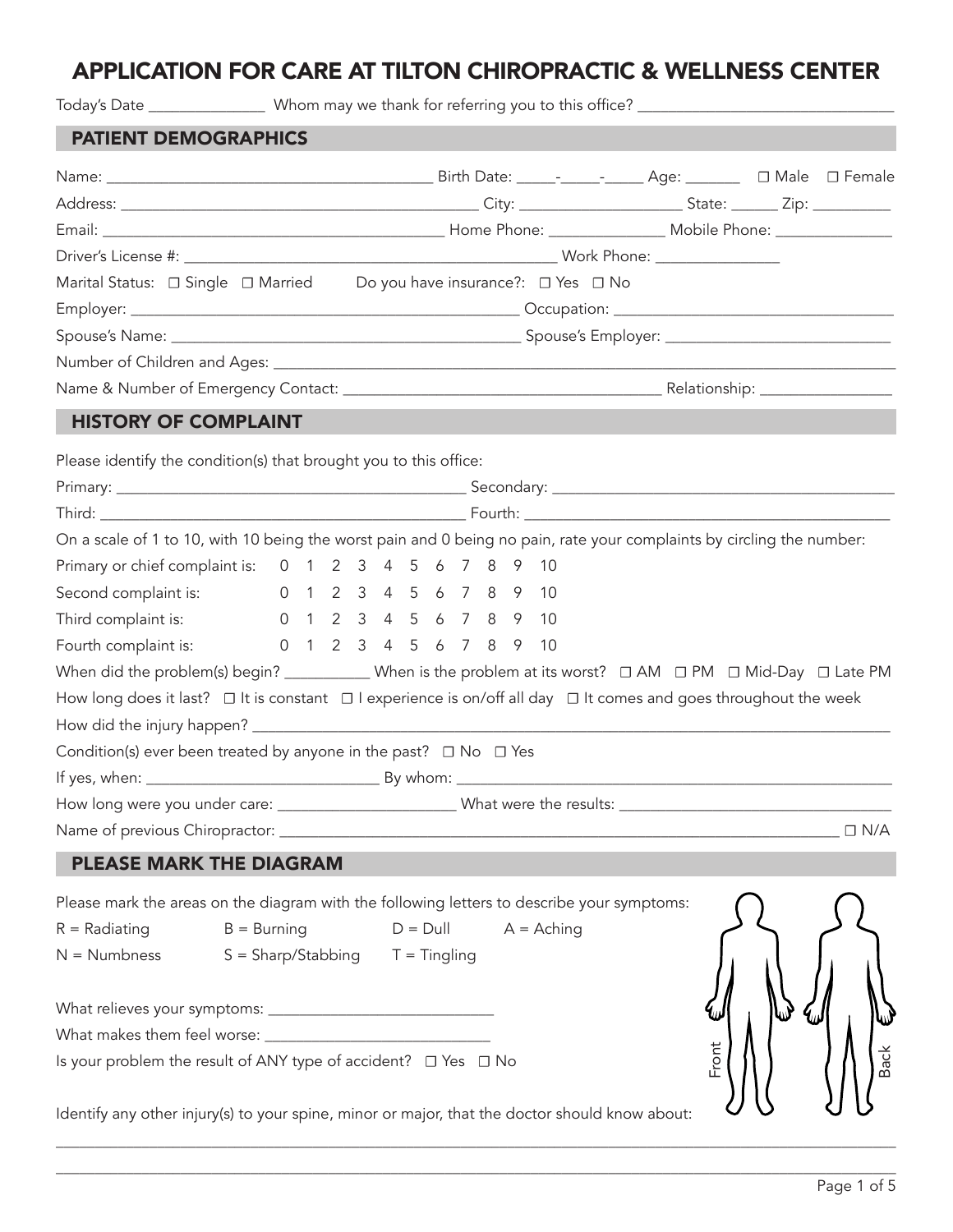### PAST HISTORY

|                                                                                                     | How long ago? ____________                                                                                              |
|-----------------------------------------------------------------------------------------------------|-------------------------------------------------------------------------------------------------------------------------|
| What were the results: □ Favorable □ Unfavorable --> Please explain _______________________________ |                                                                                                                         |
|                                                                                                     | Please identify any and all types of jobs you have had in the past that have imposed any physical stress on you or your |
| body: $\_$                                                                                          |                                                                                                                         |

If you have ever been diagnosed with any of the following conditions, please indicate with a 'P' for in the Past, 'C' for Currently have, and 'N' for Never have had:

\_\_\_\_\_\_\_\_\_\_\_\_\_\_\_\_\_\_\_\_\_\_\_\_\_\_\_\_\_\_\_\_\_\_\_\_\_\_\_\_\_\_\_\_\_\_\_\_\_\_\_\_\_\_\_\_\_\_\_\_\_\_\_\_\_\_\_\_\_\_\_\_\_\_\_\_\_\_\_\_\_\_\_\_\_\_\_\_\_\_\_\_\_\_\_\_\_\_\_\_\_\_\_\_\_\_\_\_

\_\_\_ Broken Bone \_\_\_ Dislocations \_\_\_ Tumors \_\_\_ Rheumatoid Arthritis \_\_\_ Fracture \_\_\_ Disability \_\_\_ Cancer \_\_\_ Heart Attack \_\_\_ Osteo Arthritis \_\_\_ Diabetes

\_\_\_ Cerebral Vascular \_\_\_ Other serious conditions: \_\_\_\_\_\_\_\_\_\_\_\_\_\_\_\_\_\_\_\_\_\_\_\_\_\_\_\_\_\_\_\_\_\_\_\_\_\_\_\_\_\_\_\_\_\_\_\_\_\_\_\_\_\_\_\_\_\_\_

Please identify ALL PAST and any CURRENT conditions you feel may be contributing to your present problem:

| By Whom                   | <b>How Long Ago</b> | <b>Type of Care Received</b> |
|---------------------------|---------------------|------------------------------|
| Injuries                  |                     |                              |
| Surgeries                 |                     |                              |
| <b>Childhood Diseases</b> |                     |                              |
| <b>Adult Diseases</b>     |                     |                              |

### SOCIAL HISTORY

- 1. Smoking: **☐** Cigars **☐** Pipe **☐** Cigarettes How often? **☐** Daily **☐** Weekends **☐** Occasionally **☐** Never
- 2. Alcoholic Beverage: Consumption occurs --> **☐** Daily **☐** Weekends **☐** Occasionally **☐** Never
- 3. Recreational Drug Use: **☐** Daily **☐** Weekends **☐** Occasionally **☐** Never
- 4. Hobbies/Recreational Activities/Exercise Regime: How does your present problem affect the following, See pg 2

5. Nutrition: How many glasses of water/day: \_\_\_\_\_ Caffeinated drinks/day: \_\_\_\_\_ Veggies/day: \_\_\_\_\_

#### FAMILY HISTORY

1. Does anyone in your family suffer with the same condition(s)? **☐** No **☐** Yes If yes, who:

| $\Box$ Grandmother $\Box$ Grandfather $\Box$ Mother $\Box$ Father $\Box$ Sister(s) $\Box$ Brother(s) $\Box$ Son(s) $\Box$ Daughter(s) |  |  |  |  |  |  |  |
|---------------------------------------------------------------------------------------------------------------------------------------|--|--|--|--|--|--|--|
|---------------------------------------------------------------------------------------------------------------------------------------|--|--|--|--|--|--|--|

3. Any other hereditary conditions the doctor should be aware of? **☐** No **☐** Yes: \_\_\_\_\_\_\_\_\_\_\_\_\_\_\_\_\_\_\_\_\_\_\_\_\_\_\_\_\_\_\_\_\_\_

I hereby authorize payment to be made directly to Tilton Chiropractic, for all benefits which may be payable under a healthcare plan or from any other collateral sources. I authorize utilization of this application or copies thereof for the purpose of processing claims and effecting payments, and further acknowledge that this assignment of benefits does not in any way relieve me of payment liability and that I will remain financially responsible to Tilton Chiropractic for any and all services I receive at this office.

> \_\_\_\_\_\_\_\_\_\_\_\_\_\_\_\_\_\_\_\_\_\_\_\_\_\_\_\_\_\_\_\_\_\_\_\_\_\_ Patient or Authorized Person's Signature

\_\_\_\_\_\_\_\_\_\_\_\_\_\_\_\_ Date Completed

\_\_\_\_\_\_\_\_\_\_\_\_\_\_\_\_\_\_\_\_\_\_\_\_\_\_\_\_\_\_\_\_\_\_\_\_\_\_ Doctor's Signature

\_\_\_\_\_\_\_\_\_\_\_\_\_\_\_\_ Date Form Reviewed

Patient's Name: \_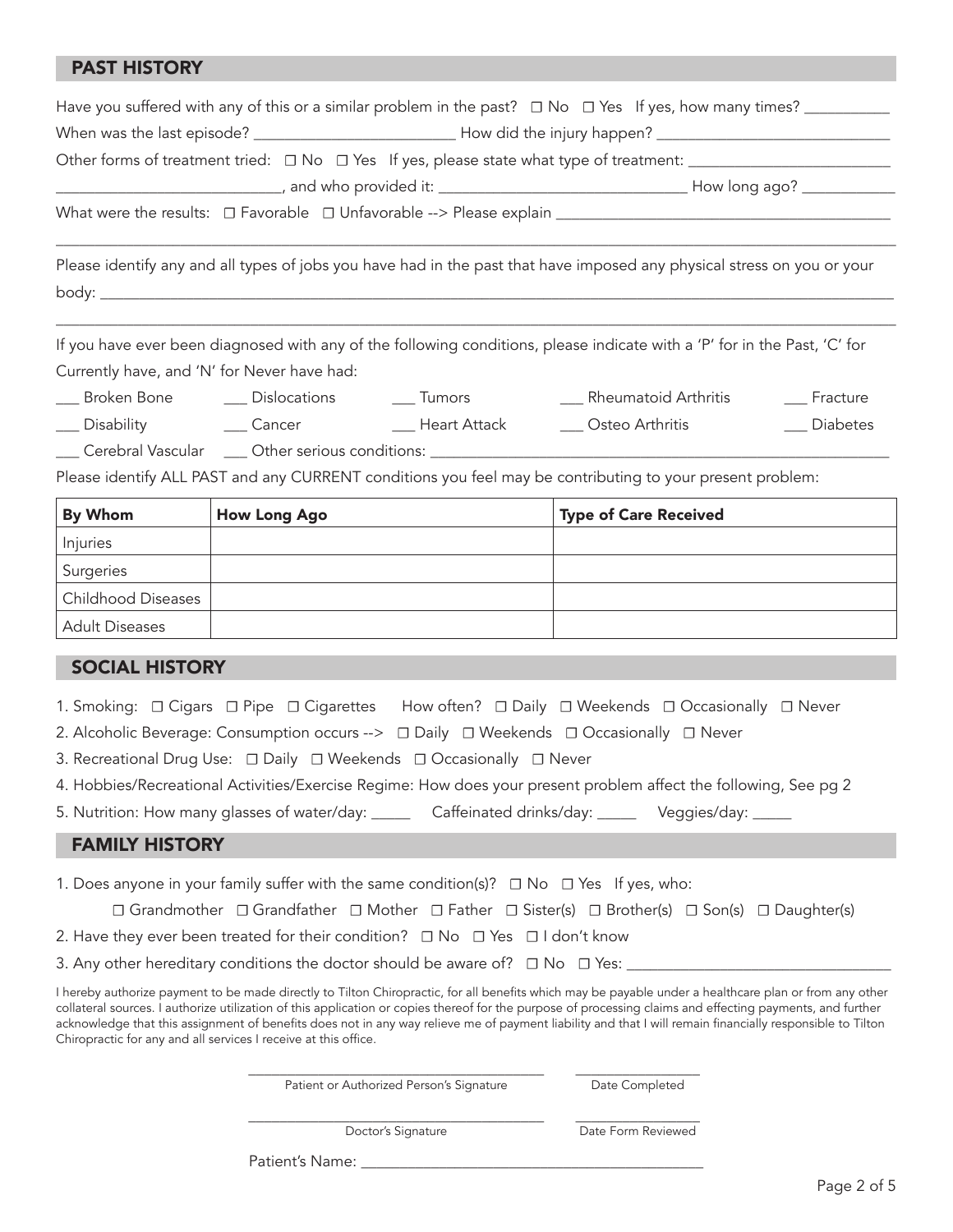## PLEASE MARK 'P' FOR IN THE PAST, 'C' FOR CURRENTLY HAVE & 'N' FOR NEVER

| __ Headache         | __ Digestive           | __ Ringing in Ears      | __ Bed Wetting                        |
|---------------------|------------------------|-------------------------|---------------------------------------|
| __ Pregnant (Now)   | __ Heart Problem       | __ Menopausal           | __ Kidney Trouble                     |
| __ Dizziness        | __ Shoulder Pain       | __ Asthma               | __ Scoliosis                          |
| __ Prostate         | __ Tremors             | __ Low Back Pain        | __ Skin Problems                      |
| __ Ulcers           | __ Double Vision       | __ Foot/Knee Trouble    | __ Mood Swing                         |
| __ Neck Pain        | __ Colon Trouble       | __ Hearing Loss         | __ Learning Trouble                   |
| __ Frequent Colds   | __ High Blood Pressure | __ Menstrual            | __ Gall Bladder Trouble               |
| ___ Flu             | ___ Upper Back Pain    | __ Difficulty Breathing | __ Numb/Tingling arms, hands, fingers |
| ___ Loss of Balance | ___ Chest Pain         | __ Hip Pain             | __ ADD/ADHD                           |
| __ Impotence        | __ Blurred Vision      | __ Sinus/Drainage       | __ Eating Trouble                     |
| __ Sexual Dysfun    | Diarrhea               | __ Depression           | __ Liver Trouble                      |
| __ Heartburn        | ___ Constipation       | ___ PMS                 | __ Numb/Tingling legs, feet, toes     |
| ___ Jaw Pain, TMJ   | __ Low Blood Pressure  | __ Lung Problems        | __ Allergies                          |
| __ Convulsions      | ___ Mid Back Pain      | ___ Back Curvature      | __ Trouble Sleeping                   |
| __ Epilepsy         | ___ Pain w/ Cough      | __ Swollen Joints       | $\_\_\_\$ Hepatitis (A, B, C)         |
| Fainting            | __ Pain w/ Sneeze      | Irritable               |                                       |

\_\_\_\_\_\_\_\_\_\_\_\_\_\_\_\_\_\_\_\_\_\_\_\_\_\_\_\_\_\_\_\_\_\_\_\_\_\_\_\_\_\_\_\_\_\_\_\_\_\_\_\_\_\_\_\_\_\_\_\_\_\_\_\_\_\_\_\_\_\_\_\_\_\_\_\_\_\_\_\_\_\_\_\_\_\_\_\_\_\_\_\_\_\_\_\_\_\_\_\_\_\_\_\_\_\_\_\_ \_\_\_\_\_\_\_\_\_\_\_\_\_\_\_\_\_\_\_\_\_\_\_\_\_\_\_\_\_\_\_\_\_\_\_\_\_\_\_\_\_\_\_\_\_\_\_\_\_\_\_\_\_\_\_\_\_\_\_\_\_\_\_\_\_\_\_\_\_\_\_\_\_\_\_\_\_\_\_\_\_\_\_\_\_\_\_\_\_\_\_\_\_\_\_\_\_\_\_\_\_\_\_\_\_\_\_\_ \_\_\_\_\_\_\_\_\_\_\_\_\_\_\_\_\_\_\_\_\_\_\_\_\_\_\_\_\_\_\_\_\_\_\_\_\_\_\_\_\_\_\_\_\_\_\_\_\_\_\_\_\_\_\_\_\_\_\_\_\_\_\_\_\_\_\_\_\_\_\_\_\_\_\_\_\_\_\_\_\_\_\_\_\_\_\_\_\_\_\_\_\_\_\_\_\_\_\_\_\_\_\_\_\_\_\_\_ \_\_\_\_\_\_\_\_\_\_\_\_\_\_\_\_\_\_\_\_\_\_\_\_\_\_\_\_\_\_\_\_\_\_\_\_\_\_\_\_\_\_\_\_\_\_\_\_\_\_\_\_\_\_\_\_\_\_\_\_\_\_\_\_\_\_\_\_\_\_\_\_\_\_\_\_\_\_\_\_\_\_\_\_\_\_\_\_\_\_\_\_\_\_\_\_\_\_\_\_\_\_\_\_\_\_\_\_ \_\_\_\_\_\_\_\_\_\_\_\_\_\_\_\_\_\_\_\_\_\_\_\_\_\_\_\_\_\_\_\_\_\_\_\_\_\_\_\_\_\_\_\_\_\_\_\_\_\_\_\_\_\_\_\_\_\_\_\_\_\_\_\_\_\_\_\_\_\_\_\_\_\_\_\_\_\_\_\_\_\_\_\_\_\_\_\_\_\_\_\_\_\_\_\_\_\_\_\_\_\_\_\_\_\_\_\_ \_\_\_\_\_\_\_\_\_\_\_\_\_\_\_\_\_\_\_\_\_\_\_\_\_\_\_\_\_\_\_\_\_\_\_\_\_\_\_\_\_\_\_\_\_\_\_\_\_\_\_\_\_\_\_\_\_\_\_\_\_\_\_\_\_\_\_\_\_\_\_\_\_\_\_\_\_\_\_\_\_\_\_\_\_\_\_\_\_\_\_\_\_\_\_\_\_\_\_\_\_\_\_\_\_\_\_\_

List Prescription & Non-Prescription drugs you take: \_\_\_\_\_\_\_\_\_\_\_\_\_\_\_\_\_\_\_\_\_\_\_\_\_\_\_\_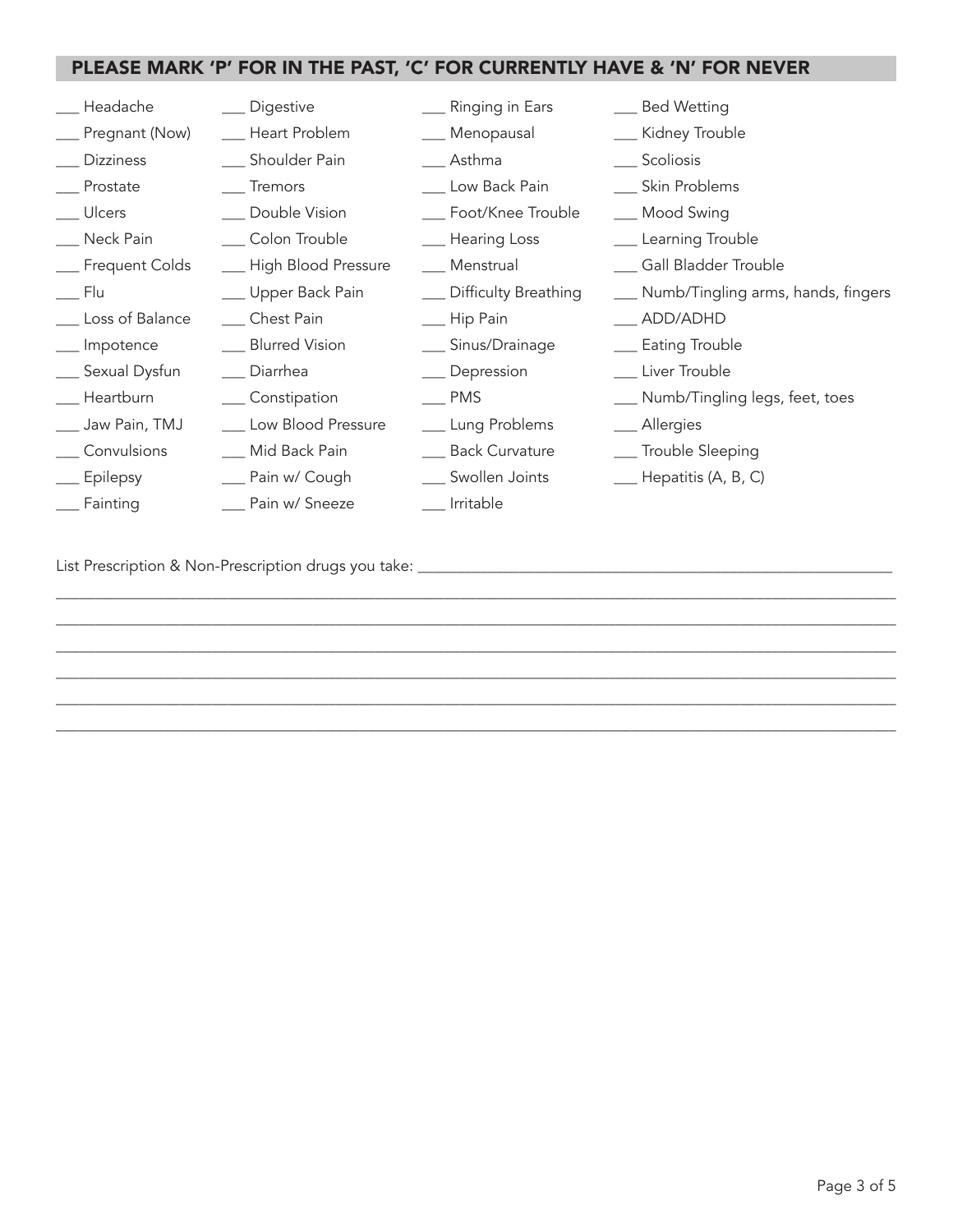## ACTIVITIES OF DAILY LIVING/SYMPTOMS/MEDICATIONS

Please identify how your current condition is affecting your ability to carry out activities that are routinely part of your life:

| <b>Bending</b>                    | No Effect | Painful (can do) | Painful (limits) | Unable to Perform |
|-----------------------------------|-----------|------------------|------------------|-------------------|
| <b>Concentrating</b>              | No Effect | Painful (can do) | Painful (limits) | Unable to Perform |
| <b>Doing Computer Work</b>        | No Effect | Painful (can do) | Painful (limits) | Unable to Perform |
| Gardening                         | No Effect | Painful (can do) | Painful (limits) | Unable to Perform |
| <b>Playing Sports</b>             | No Effect | Painful (can do) | Painful (limits) | Unable to Perform |
| <b>Recreational Activities</b>    | No Effect | Painful (can do) | Painful (limits) | Unable to Perform |
| <b>Shoveling</b>                  | No Effect | Painful (can do) | Painful (limits) | Unable to Perform |
| <b>Sleeping</b>                   | No Effect | Painful (can do) | Painful (limits) | Unable to Perform |
| <b>Watching TV</b>                | No Effect | Painful (can do) | Painful (limits) | Unable to Perform |
| <b>Carrying</b>                   | No Effect | Painful (can do) | Painful (limits) | Unable to Perform |
| <b>Dancing</b>                    | No Effect | Painful (can do) | Painful (limits) | Unable to Perform |
| <b>Dressing</b>                   | No Effect | Painful (can do) | Painful (limits) | Unable to Perform |
| Lifting                           | No Effect | Painful (can do) | Painful (limits) | Unable to Perform |
| <b>Pushing</b>                    | No Effect | Painful (can do) | Painful (limits) | Unable to Perform |
| <b>Rolling Over</b>               | No Effect | Painful (can do) | Painful (limits) | Unable to Perform |
| <b>Sitting</b>                    | No Effect | Painful (can do) | Painful (limits) | Unable to Perform |
| <b>Standing</b>                   | No Effect | Painful (can do) | Painful (limits) | Unable to Perform |
| <b>Working</b>                    | No Effect | Painful (can do) | Painful (limits) | Unable to Perform |
| Climbing                          | No Effect | Painful (can do) | Painful (limits) | Unable to Perform |
| <b>Doing Chores</b>               | No Effect | Painful (can do) | Painful (limits) | Unable to Perform |
| <b>Driving</b>                    | No Effect | Painful (can do) | Painful (limits) | Unable to Perform |
| <b>Performing Sexual Activity</b> | No Effect | Painful (can do) | Painful (limits) | Unable to Perform |
| <b>Reading</b>                    | No Effect | Painful (can do) | Painful (limits) | Unable to Perform |
| <b>Running</b>                    | No Effect | Painful (can do) | Painful (limits) | Unable to Perform |
| <b>Sitting to Standing</b>        | No Effect | Painful (can do) | Painful (limits) | Unable to Perform |
| <b>Walking</b>                    | No Effect | Painful (can do) | Painful (limits) | Unable to Perform |